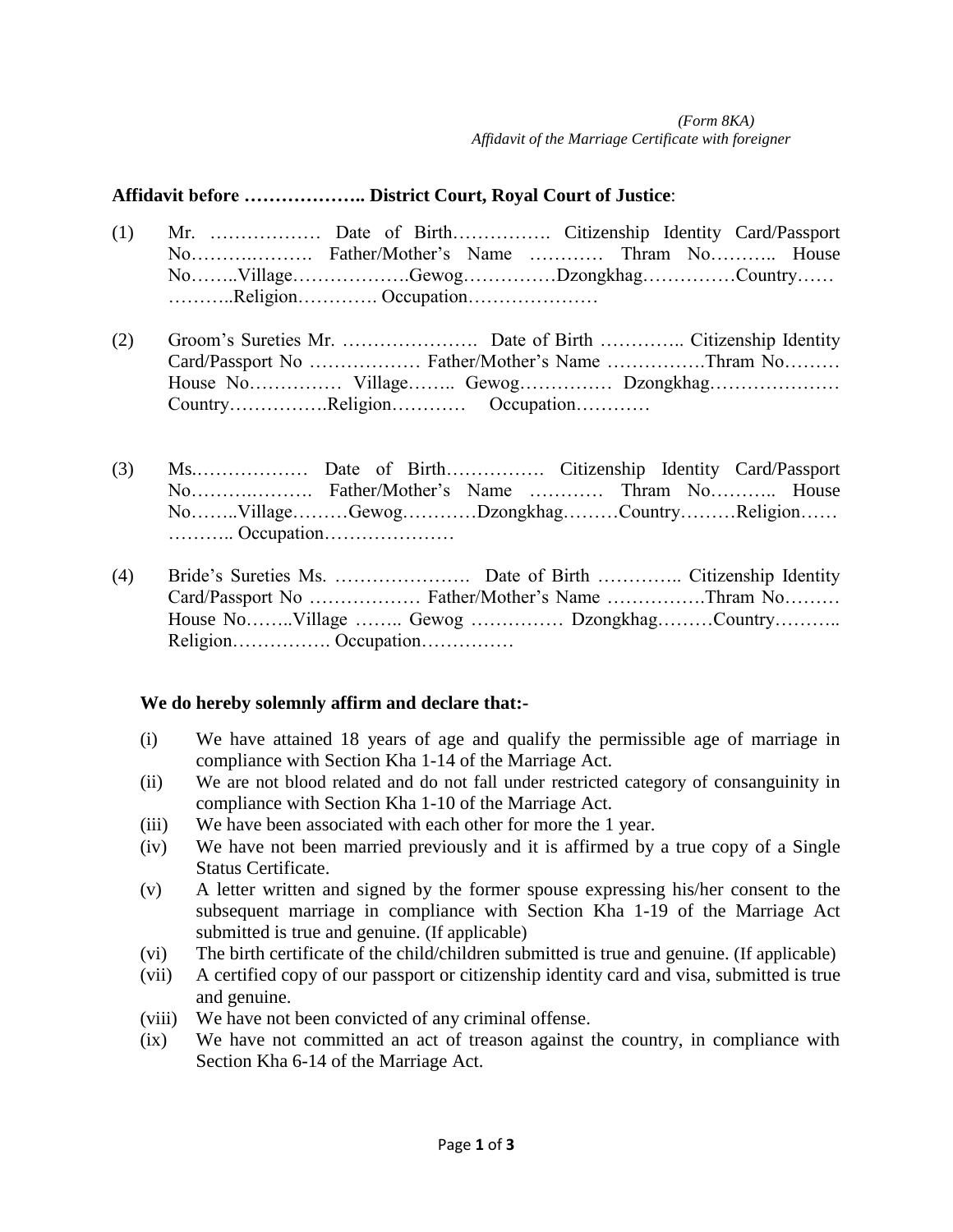- (x) We shall adopt the existing Bhutanese traditions and customs, and comply with the Constitution and the Bhutanese laws in accordance with Section Kha 2-10 of the Marriage Act.
- (xi) The divorce agreement or judgment submitted is true and genuine, in compliance with section Kha 1-18 of the Marriage Act. (If applicable)
- (xii) We are not restricted from marrying by any clause specified in the previous divorce agreement/judgment, in compliance with Section 6-4 of the Marriage Act. (If applicable)
- (xiii) We have not previously acquired three Marriage Certificates. Neither divorced the previous spouses due to repeated misconduct, in compliance with Section Kha 1-15 of the Marriage Act. (If applicable)
- (xiv) We have not repeatedly paid damages for misconduct on three separate occasions, in compliance with Section Kha 1-16 of the Marriage Act. (If applicable)
- (xv) One year has been lapsed since the death of the previous spouse evidenced by a true certified copy of death certificate, in compliance with Section Kha 1-20 of the Marriage Act. (If applicable)
- (xvi) I shall not stand for any elected office in accordance with Article 23 Section 4 of the Constitution.
- (xvii) I shall comply with Sections Kha 2-6 and 2-7 of the Marriage and shall not:
	- Seek employment in the defense or Ministry of Foreign Affairs of the Government of Bhutan;
	- Apply for land kidu or any type of kidu;
	- Apply for loans from any financial institution; and
	- Or claim any other benefits restricted under the laws.
- (xviii) I shall comply with Section Kha 2-8 of the Marriage Act and restrict from enjoying the privileges and benefits as mentioned herein below:
	- Shall not receive any aid from the government to pursue or undergo training in foreign countries.
	- Shall forfeit any Government aided expenses given for studies and training from the date of marriage.
	- Shall refund the expenditure incurred by the government on my studies or undergoing training paid up till the date of marriage.
- (xix) I shall not propagate any religion or introduce any new religion in compliance with Section Kha 2-9 of the Marriage Act.
- (xx) I shall not apply for any further promotions in the Government service in compliance with Sections Kha 2-4 and 2-5 of the Marriage Act.
- (xxi) I shall declare and surrender the Bhutanes citizenship, if I am holding any citizenship of other country, in compliance with the Marriage Act and the Constitution of Bhutan.
- (xxii) I shall exit the country within one month incase we divorce.
- (xxiii) One year has lapsed from the date of the rejection of the previous marriage certificate application. (If applicable)
- (xxiv) One year has lapsed from the date of divorce of the previous marriage with a bhutanese citizen.(If applicable)